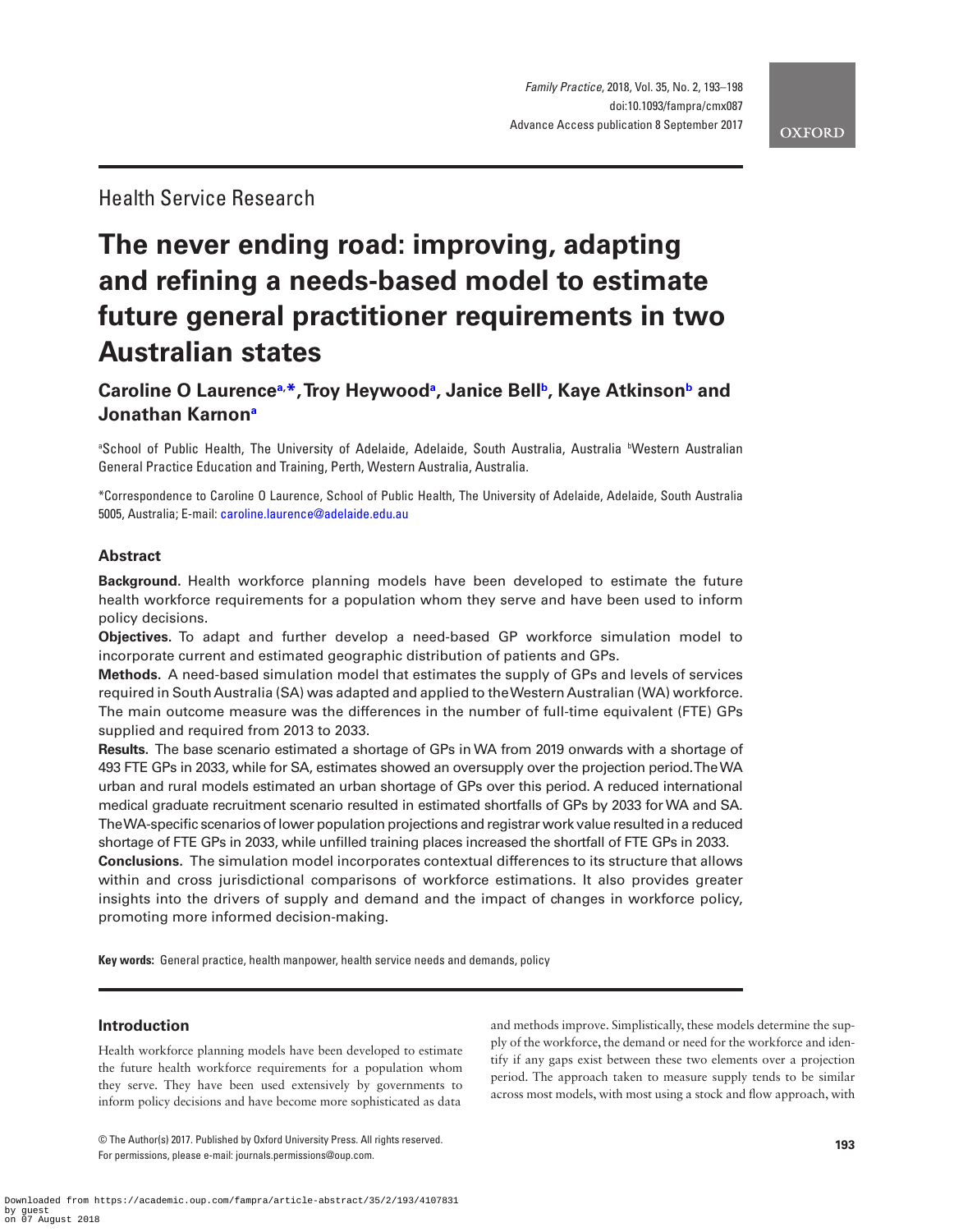some models incorporating cohort differences when measuring the flow of stock  $(1-3)$ . In contrast, there are a variety of approaches for measuring demand, ranging from simple benchmarking to complex needs-based measures [\(4–7\)](#page-5-1). In addition to estimating future requirements, the more sophisticated simulation models can also be used to assess the impact of policy scenarios on different determinants of supply and demand to assist policymakers to make the best decisions.

To date, most workforce modelling is done at a national level and focuses on one discipline area, driven in part by the availability of data. Attempts to build workforce planning models at regional levels have been undertaken in USA ([8](#page-5-2)), Canada ([9\)](#page-5-3) and Australia [\(10\)](#page-5-4), but this brings its own limitations such as greater chance of error and uncertainty as the geographic area reduces. This is of particular significance in Australia where the majority of the population is urban based.

The type of approach used, the jurisdictional level and the discipline chosen are often determined by the availability and quality of the data to populate the model. As data and methods improve, more complex models can be built that allow a better understanding of the drivers of demand and supply. Moreover, there is the potential to customize models to meet requirements of particular stakeholders that reflect their local requirements.

The aim of this article was to illustrate how a simulation model built for one jurisdiction was improved and expanded to become a more flexible model that incorporates geographic distribution and locally relevant assumptions and scenarios.

### **Methods**

#### The South Australian model

A simulation model was developed for the GP workforce in South Australia (SA). Details of the model design have been published elsewhere ([10](#page-5-4)). Briefly, the model has two submodels—supply and need. To estimate supply, a stock and flow approach was used which represented the flow of the current stock of GPs by age groups and sex, and new entrants (graduates and in-migration) between states of employment that reflected location (urban and rural), work status (part time and full time) and exits from the workforce (permanent and temporary). Transition probabilities were estimated for the movement of GPs between the employment states. To estimate the need for GP services, the age- and sex-specific prevalence and incidence of disease categories in SA were mapped to GP activity using data from the Bettering Evaluation and Care of Health (BEACH) Programme to estimate service requirements (numbers of consultations) by disease, age and sex. The number of full-time equivalent (FTE) GPs required to meet the predicted need for consultations was estimated annually to the year 2033.

The baseline scenario represented changes in population demographics, assuming constant age- and gender-specific disease incidence and prevalence rates to represent need and a continuing upward trend in level of services. The baseline scenario was adapted to assess the effect of various policy options, as well as uncertainty around the baseline predictions of workforce supply and population need ([10\)](#page-5-4). Four scenarios were applied to the needs submodel and three to the supply submodel [\(11\)](#page-5-5).

#### Extended Western Australian model

The SA model was then applied to Western Australia (WA), and in this process improvements and adaptations were made, which resulted in a more flexible but also more complex model. The key changes that were made were the following: the underlying assumptions used in the model; the policy and non-policy scenarios modelled; and the building of a separate rural and urban model.

The key differences in the input parameter values for the rural and urban models included the entry of GP registrars into the workforce, specifically the proportion entering rural or urban practice and the number of international medical graduates (IMGs) entering the WA workforce. The latter was important as 55% of rural GPs in WA in 2015 were IMGs ([12\)](#page-5-6). Additionally, GP working hours and average GP attendances were calculated separately for rural and urban settings by age and sex. Attendance rates for different health conditions were estimated using data on conditions managed reported for urban and rural WA by the BEACH Programme. Location was defined as either urban or rural, based on Australian Standard Geographical Classification Remoteness Areas ([13\)](#page-5-7). This classification system has five categories (RA1 to RA5), and for this study, they were collapsed into two: RA1 (Major cities), defined as urban, and RA2–RA5 (Inner regional, Outer regional, Remote and Very remote), defined as rural. Additionally, for the need submodel, separate population projections were obtained for the WA rural and urban populations using Series B Australian Bureau of Statistics (ABS) projections. Age- and sex-specific disease incidence and prevalence rates for the Australian population were applied to the predicted WA rural and urban populations in each year of analysis.

The scenarios used in the SA model were also included in the WA model with the addition of three scenarios ([Table 1\)](#page-2-0). One scenario tested the impact of lower population projections for WA, the second scenario tested the impact of unfilled GP training positions (80% of training positions filled) and the third scenario recognized the contribution that GP registrars make to the workforce while training.

To assess the impact of a policy on the different jurisdictions, the scenario that modelled a reduction in the recruitment of IMGs in rural areas was applied in SA and WA ([Table 1](#page-2-0)).

To illustrate the flexibility of the simulation model developed, three sets of results will be presented. The first results compare the estimated GPs required across the two jurisdictions, SA and WA, from 2013 to 2033. The second results present the estimated GPs required for rural and urban WA based on the two separate models built. The last results are based on the scenario analysis and show the impact of registrar work value in the estimated GPs required and also compare the IMG scenario for SA and WA. The complete WA results are presented elsewhere ([14\)](#page-5-8).

## **Results**

## Jurisdiction comparison of estimated need for general practitioners in South Australia and Western Australia

The estimated GP requirements for SA and WA's base scenario are shown in [Figure 1](#page-2-1). In the base scenario for all of WA, there is an estimated shortage of GPs from 2019 onwards. This shortage is estimated to be 126 FTE GPs (95% confidence interval, CI −163 to −85) in 2023 and 493 FTE GPs (95% CI −592 to −397) in 2033. In contrast, the base scenario for SA estimates an oversupply of GPs over the projection periods, though this oversupply declines steadily to 28 FTE GPs (95% CI −93 to 260) by 2033.

#### Rural and urban model for Western Australia

The estimates for the supply and need for WA GPs from the urban and rural models are shown in [Figure 2](#page-3-0). In the base scenario for urban WA, there is an estimated shortage of GPs over the entire projection period, estimated to be 315 FTE GPs (95% CI −377 to −286) in 2023 and 678 FTE GPs (95% CI −869 to −597) in 2033. The results from the rural model estimate a small excess of GPs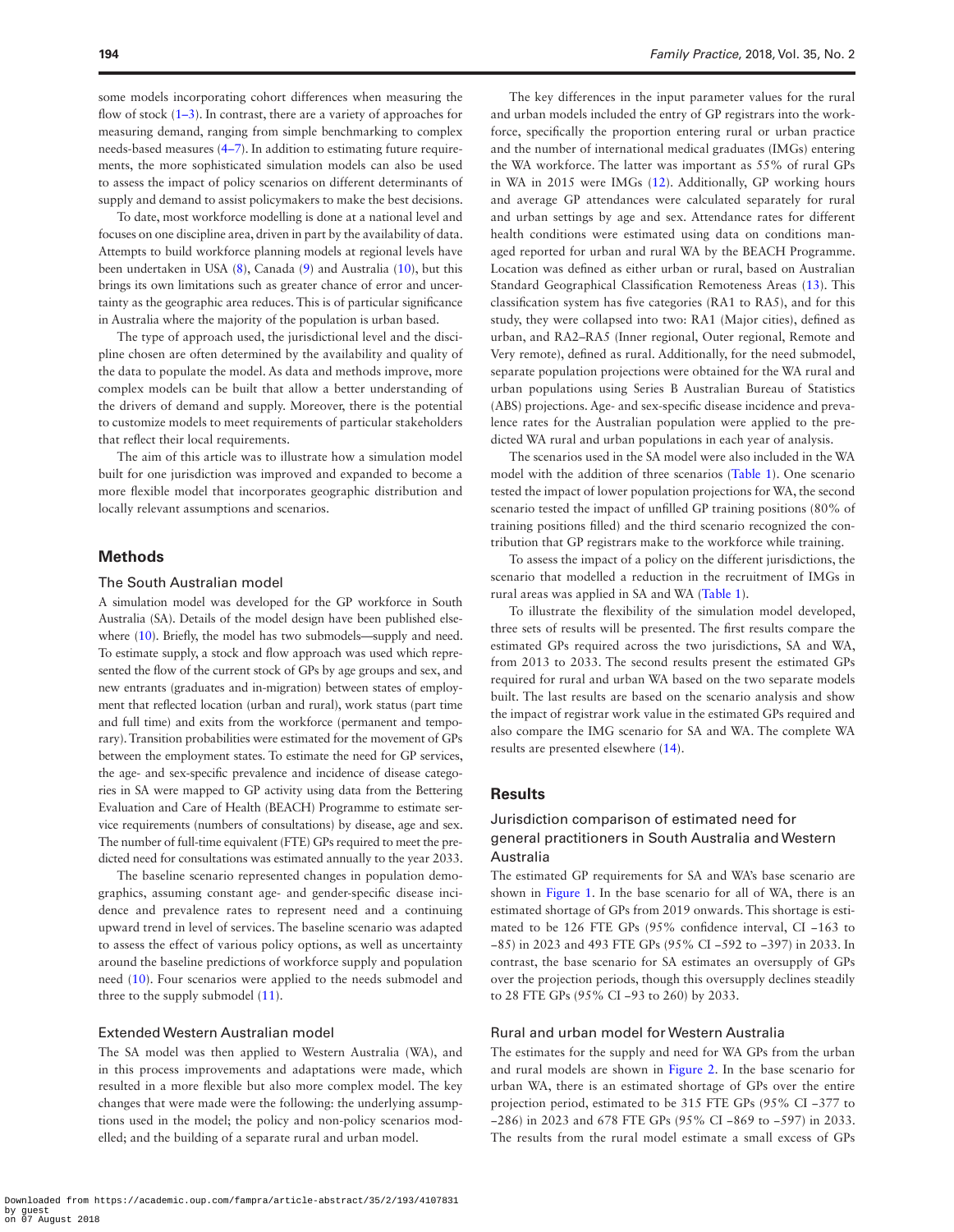<span id="page-2-0"></span>

| Table 1. Summary of scenarios used in this analysis |  |
|-----------------------------------------------------|--|
|-----------------------------------------------------|--|

| Scenario                              | Description                                                                                             | Measures                                                                                                                                       | Scenario focus |
|---------------------------------------|---------------------------------------------------------------------------------------------------------|------------------------------------------------------------------------------------------------------------------------------------------------|----------------|
| 1. Base scenario                      | Uses base year data-2003-2004                                                                           | Projections commence 2013                                                                                                                      |                |
| 2. Lower population projections       | Slower population growth in Western Australia                                                           | Series C Population projections (lower rates<br>of fertility, migration and life expectancy)                                                   | Non-policy     |
| 3. Unfilled training places           | Unfilled Australian General Practice Training<br>positions                                              | Only 80% Western Australia proportion<br>of training places filled between 2015 and<br>2033                                                    | Policy         |
| 4. Registrar work value               | General practice registrars are included in<br>provider stock                                           | Work value for registrars in each year of<br>training. Year 1 (Basic and Advanced) 50%<br>work value and Year 2 (Subsequent) 75%<br>work value | Non-policy     |
| 5. International medical<br>graduates | Change in number of IMGs entering the work-<br>force for rural South Australia and Western<br>Australia | 25% decrease in number of international<br>medical graduates entering rural general<br>practice by age, sex and work status from<br>2015       | Policy         |



**Figure 1.** Comparison of baseline estimations of GP requirements for Western Australia and South Australia, 2013–33.

over the projection period. This excess is estimated to be 42 FTE GPs (95% CI −7 to 84) in 2023 and 2 FTE GPs (95% CI −103 to 97) in 2033.

#### New scenarios

The results for the three WA-specific scenarios—lower population growth rates, unfilled training positions and registrar work value are shown in [Table 2](#page-3-1).

Under the lower population projections scenario for all WA (using ABS Series C projections), there is an estimated shortage of GPs from 2020 onwards. This shortage is estimated to be 58 FTE GPs (95% CI −90 to −19) in 2023 and a shortage of 321 FTE GPs (95% CI −443 to −204) in 2033.

Under the 80% training places filled scenario for all WA, there is an increase in the estimated shortfall of GPs relative to the baseline scenario ([Table 2\)](#page-3-1). The shortage under this scenario is estimated to be 197 FTE GPs (95% CI −238 to −157) in 2023 and 633 FTE GPs (95% CI −698 to −536) in 2033.

Under the registrar work value scenarios, the contribution of registrars to the GP supply reduces the impact of the undersupply found in the base scenario. The excess is estimated to be only 21 FTE GPs (95% CI −16 to 62) in 2023 and a shortage of 344 FTE GPs (95% CI −443 to −248) in 2033 [\(Table 2\)](#page-3-1).

## <span id="page-2-1"></span>Comparison of policy scenario outcomes across two jurisdictions

A comparison of the results under the reduced IMG recruitment for WA and SA is shown in [Figure 3.](#page-4-0) For both SA and WA, this scenario results in an estimated shortfall of GPs by 2033. For WA, the shortage is estimated to be 883 FTE GPs (95% CI −975 to −788) in 2033, and for SA, the shortfall of GPs is estimated to be 114 FTE (95% CI −236 to 114).

## **Discussion**

This article illustrates the benefits of building a flexible and adaptable simulation model to estimate the future requirements for the GP workforce in Australia. The model's structure can provide workforce estimations at a state level, a rural and urban level and can incorporate local assumptions and customized scenario analysis.

At the same time, the model allows a better understanding of drivers of demand and supply and the impact of alternative strategies on this workforce. Applying the model at the jurisdictional level moves it away from a macro-level view of the GP workforce and provides evidence on how the workforce estimations vary across states. The base scenario results for SA and WA show a very different future in terms of GP workforce requirements, with SA showing a surplus for most of the projection period and WA a shortage. A key driver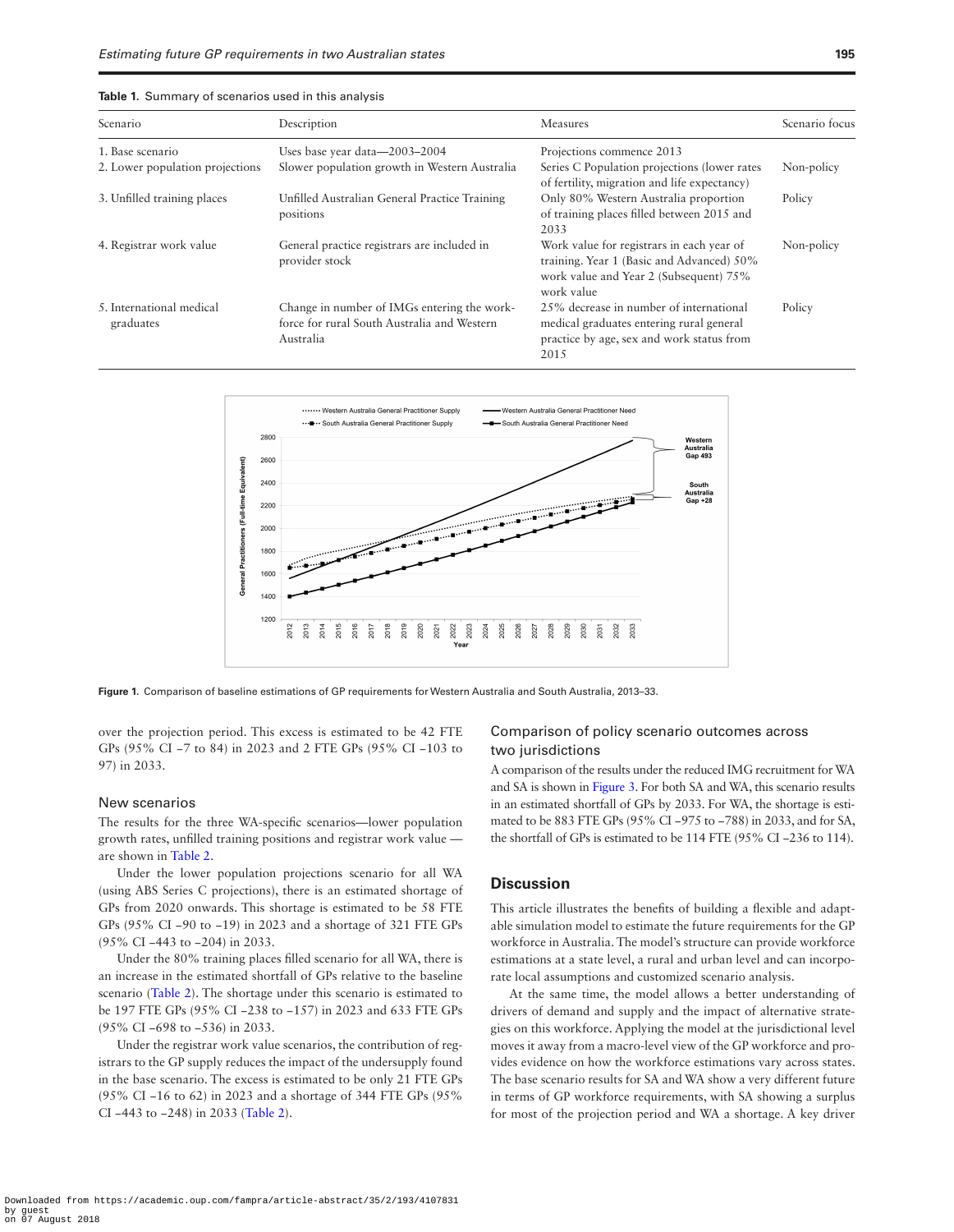

<span id="page-3-0"></span>**Figure 2.** Estimated GP requirements for urban and rural Western Australia, 2013–33.

<span id="page-3-1"></span>**Table 2.** Summary of full-time equivalent general practitioner estimates for Western Australia for the base and two scenarios, 2013, 2033 and 2013

| Scenario                     | 2013           | 2023              | 2033                |
|------------------------------|----------------|-------------------|---------------------|
| Base                         |                |                   |                     |
| Supply                       | 1737           | 2045              | 2281                |
| Demand                       | 1616           | 2170              | 2774                |
| Mean gap $(95\% \text{ CI})$ | 121(115, 130)  | $-126(-163,-85)$  | $-493 (-592, -397)$ |
| Lower population projections |                |                   |                     |
| Supply                       | 1737           | 2045              | 2281                |
| Demand                       | 1614           | 2103              | 2602                |
| Mean gap $(95\% \text{ CI})$ | 123 (121, 127) | $-58(-90,-19)$    | $-321(-443,-203)$   |
| Registrar work value         |                |                   |                     |
| Supply                       | 1737           | 2192              | 2430                |
| Demand                       | 1616           | 2170              | 2774                |
| Mean gap $(95\% \text{ CI})$ | 121(115, 130)  | $-16(-16, 62)$    | $-344 (-443, -248)$ |
| 80% unfilled training places |                |                   |                     |
| Supply                       | 1737           | 1973              | 2141                |
| Demand                       | 1616           | 2170              | 2774                |
| Mean gap $(95\% \text{ CI})$ | 121 (106, 128) | $-197(-283,-157)$ | $-633(-698, -536)$  |

of these results is the population growth rate and the related demographic profile of each state. Until recently, WA has experienced an extended period of population growth, and in 2013 had the fastest growth rate of all Australian states and Territories at 2.1%, while SA's growth rate was only 0.9% ([15\)](#page-5-9). The population projections continue this growth over the model's projection horizon, with WA's population growing by 64% and SA's by 18%. These growth rates reflect the age structure of the population, with a larger younger population in WA (49% of the WA aged under 44 years compared with 44% in 2013) and an ageing population in SA (17% of populated aged over 64 years compared with 13% in WA in 2013) as well as economic growth within the mining sector in WA which attracted increased migration to the state. In turn, these differences result in different patterns of GP utilization and illness within the population, and thus different estimates of need in the model. In terms of GP supply, the baseline scenarios for SA and WA indicate a growth rate of 31% between 2013 and 2033. For WA, this is well below the population growth rate and SA well above, and it largely explains the shortfall required to meet the estimated level of services required in WA and the surplus in SA.

It is possible that the WA population growth rate (ABS Series B) used in the base case was too high and does not account for changes in migration occurring as a result of economic changes in the state in more recent years. The scenario analysis undertaken using a lower population growth (ABS Series C) addresses this issue, reducing the growth rate to 51% over the project period. While the results saw a reduced estimate in the number of GP required, there was still a shortage of GPs in WA.

By developing an urban and rural model for WA, we were able to better understand regional differences in workforce supply and demand. The model's baseline scenario indicates that for WA, there will be a shortage in the GP workforce over the next 20 years, but the results from the urban and rural models show that this shortage is not uniform across WA. The model estimates that in rural WA, there will be a small excess of GPs or what could be termed a 'balanced workforce' while urban WA will experience a growing shortage of GPs. These predicted differences are driven by lower levels of service need in rural populations resulting from a combination of differences in incidence and prevalence cases due to differences in the age distribution of urban and rural areas and in GP attendance rates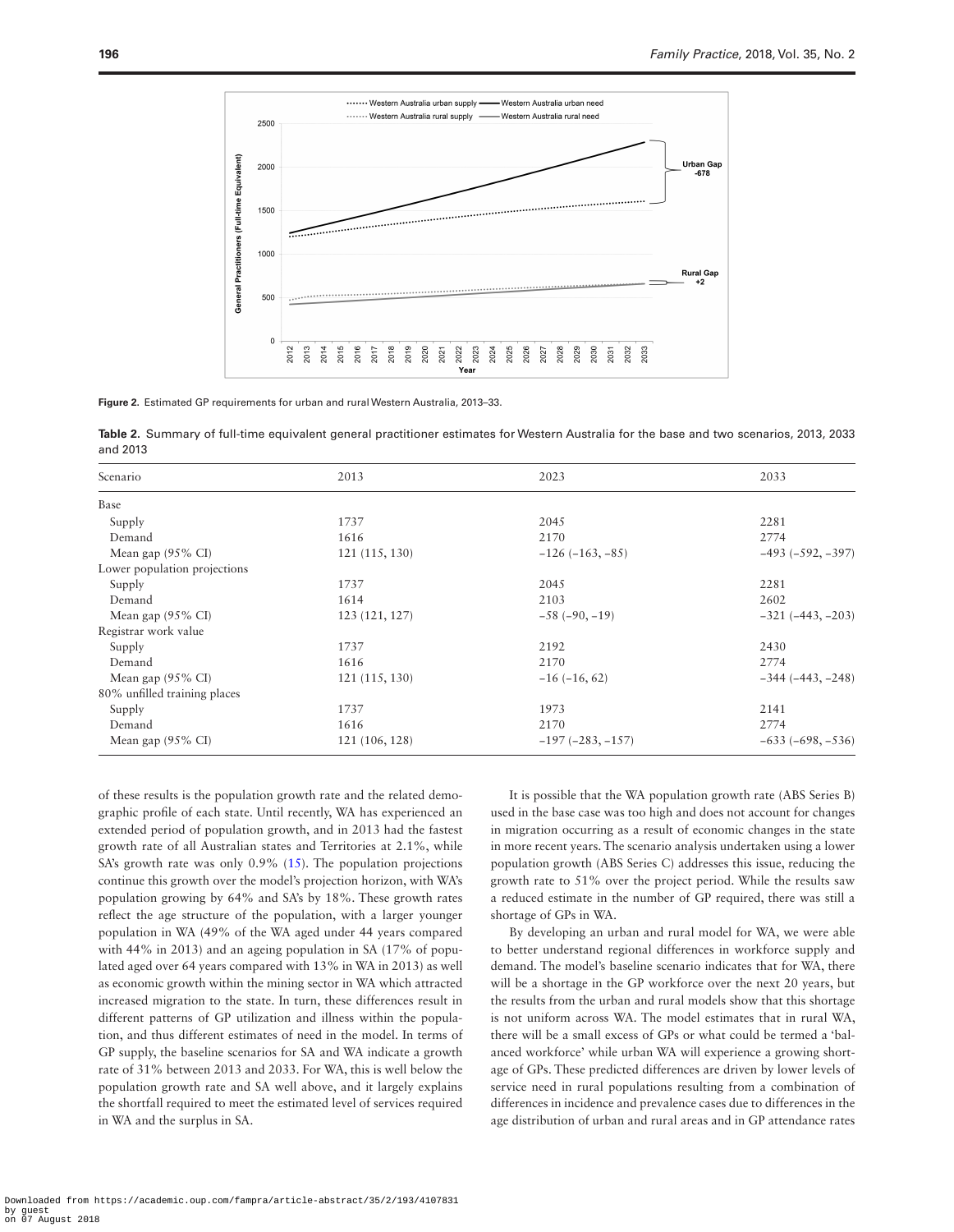

**Figure 3.** Estimated future supply and need for South Australia and Western Australia GPs with reduced international medical graduates recruitment, 2013–33.

for different conditions. It is this urban shortage that is contributing to the overall GP shortage seen in WA. This future estimation is supported by current indicators on GP service usage which suggests that access issues (i.e. GP shortages) are the likely driver of this in urban WA. Medicare Australia data shows that the WA population has a lower average numbers of attendances than the national average and a lower percentage of very high frequent GP attenders across all its regions, ranging between 2.3% and 7.3% of the population and well below comparable regions elsewhere in Australia ([16](#page-5-10),[17\)](#page-5-11). In WA urban and outer metropolitan areas, there are higher percentages of the population using emergency departments, particularly for conditions that could be seen by the GP; higher percentages of potentially avoidable hospitalizations; longer waiting times for GP appointments and a higher percentage unable to see their preferred GP ([16,](#page-5-10)[17\)](#page-5-11).

The balanced rural GP workforce shown in the rural WA baseline scenario suggests that the policies related to addressing workforce maldistribution in terms of rural areas have been successful in WA through organizations such as Rural Health West and WAGPET. These include the recruitment of IMGs and rural training placements ([12\)](#page-5-6) and are likely to result in a sufficient supply of GPs to provide the service levels required in rural and remote regions but only if they are maintained.

The scenario analysis used in the modelling accommodated customized scenarios such as the registrar work value scenario in WA, but also allowed a comparison of the effects of potential changes in national policies on different jurisdictions, as illustrated by the reduction in IMG recruitment scenario.

The scenario based around unfilled GP training places had only a small impact on the overall supply of GPs in WA. However, the registrar work value scenario shows the important contribution to the WA GP stock and service provision that registrars make and the role they play in reducing the magnitude of the GP shortage.

The policy-based scenario of reducing the recruitment of IMGs in rural WA and SA illustrates two things. Firstly, the differing impact of changing a national workforce policy across jurisdictions, and secondly, the reliance we have on this workforce to address GP shortages in rural and remote Australia. For both WA and SA, a small reduction in the number of IMGs recruited to rural areas (25%) had a negative impact on the supply number of GPs, pushing WA into a greater shortage and moving SA from a surplus to a shortage. This scenario shows that the reliance on this particular

<span id="page-4-0"></span>workforce makes it very vulnerable to policy changes related to this group or factors that may affect the recruitment of IMGs such as competition for their services from other countries or states. The former is a strong possibility with the government aiming for self-sufficiency in its medical workforce. However, if this is to be achieved without adverse outcomes, effective strategies that recruit Australian GP graduates to work in rural and remote areas are required. Some examples can be found [\(18](#page-5-12)[,19](#page-5-13)), although they are likely to be insufficient to address the numbers required [\(20](#page-5-14)).

A key limitation of this study is data quality. Data quality issues are unavoidable in such modelling that is heavily reliant on a variety of sources that have been collected over time, from disparate sources or where the initial purpose of the data collection was not specifically designed with workforce modelling in mind. Additionally, the modelling process is also limited by the need to introduce assumptions in a variety of key parameters. Unknown future policy changes or dramatic changes emerging exogenously in population preferences for accessing medical services could have significant ramifications for the modelling results presented. The modelling is therefore limited by the assumption that the broader environment in which GPs operate and provide their services (outside of the specific changes included in the modelling) will largely be maintained into the future. Finally, this study focused only on the GP workforce and as such estimated the future workforce requirements in isolation from the wider healthcare system and other health workforces. It was therefore not possible to see the knock on effect of potential changes in workforce policy targeting the GP workforce to other areas of the health workforce. While this is a limitation, the focus on one discipline area allowed a more in-depth analysis of this workforce and for consideration of different settings. To some extent, the scenario modelling represents an attempt to reflect these unknowns by presenting the impact of the more realistic changes that might occur in future and providing broad indications of the sensitivity of results to those factors.

## **Conclusion**

This study illustrates the flexibility of a needs-based GP simulation model built to estimate the future GP requirements. The original simulation model has been expanded to include a rural and urban model, and in doing so, it has shown that it is possible to adapt the model to regional levels and so provide more nuanced estimations